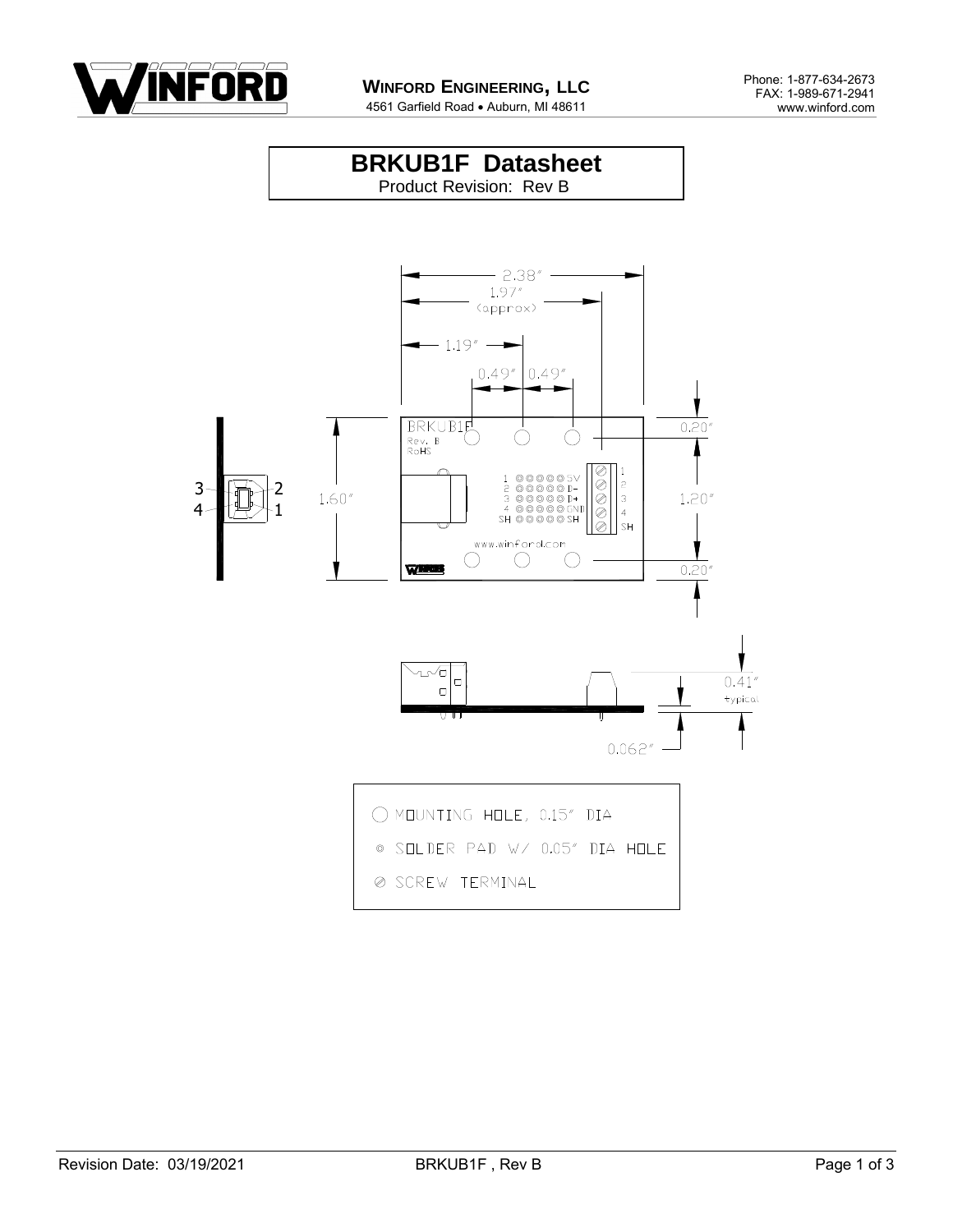### **BRKUB1F Rev B Specifications**

| <b>Ambient Temperature</b> | $-20^{\circ}$ C to 85 $^{\circ}$ C |
|----------------------------|------------------------------------|
| <b>Ambient Humidity</b>    | 10% to 90% RH, non-condensing      |
| Voltage                    | *Contact Winford Engineering       |
| Continuous Current         | *Contact Winford Engineering       |
| <b>Screw Terminal Size</b> | Accepts 16 - 26 AWG wire           |

*\*Contact Winford Engineering with this inquiry. Specifications such as current rating involve component specifications, ambient temperature, max appropriate temperature rise, and the number of simultaneously active conductors. Contact support@winford.com*

### **Part Number Ordering Information**



# **1. Mounting Option**

- **FT** Rubber Feet on bottom side of PCB
- **DIN** DIN Rail Mounting Clips



### **BRKUB1F Stocked Part Numbers**

The following part numbers represent standard options and are stocked:

- BRKUB1F -R-FT
- BRKUB1F -R-DIN

For parts other than BRKUB1F -\*, please see the other datasheets for a list of stocked part numbers.